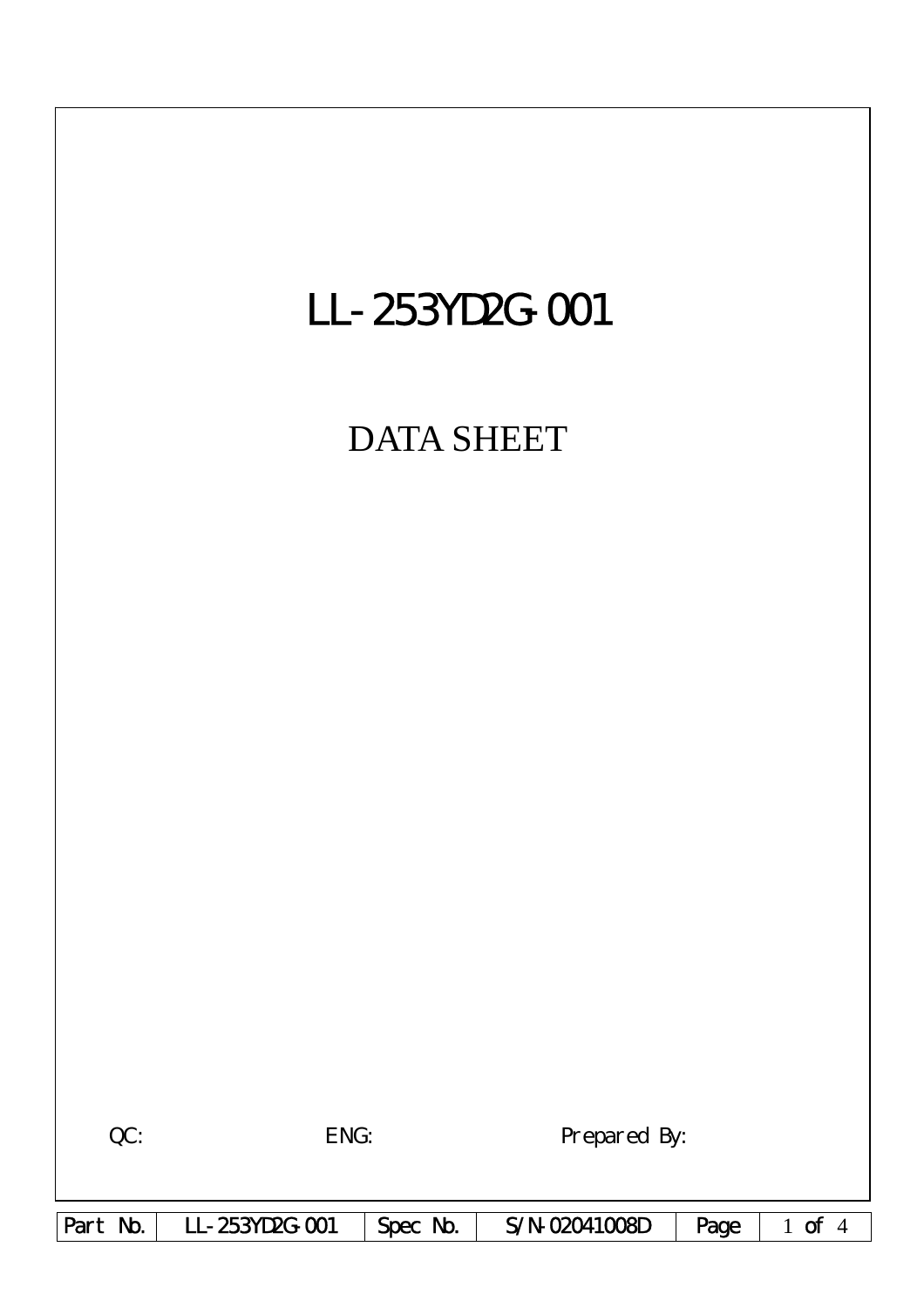## **Features**

- $\blacklozenge$  High intensity
- ♦ 2x5mm rectangular package
- ♦ Wide viewing angle
- ♦ General purpose leads
- ♦ Reliable and rugged

# **Package Dimension:**



| Part NO.       | Chip Material                   | Lens Color | Source Color |  |
|----------------|---------------------------------|------------|--------------|--|
| LL-253YD2G-001 | <b>Yellow Diffused</b><br>GaAsP |            | Yellow       |  |

### **Notes:**

- 1. All dimensions are in millimeters (inches).
- 2. Tolerance is  $\pm 0.25(.010")$  mm unless otherwise noted.
- 3. Protruded resin under flange is 1.0mm(.04") max
- 4. Lead spacing is measured where the leads emerge from the package.
- **5.** Specifications are subject to change without notice.
- **6.** This data-sheet only valid for six months.

|  | Part No.   LL-253YD2G-001   Spec No.   S/N-02041008D   Page   2 of 4 |  |  |  |  |
|--|----------------------------------------------------------------------|--|--|--|--|
|--|----------------------------------------------------------------------|--|--|--|--|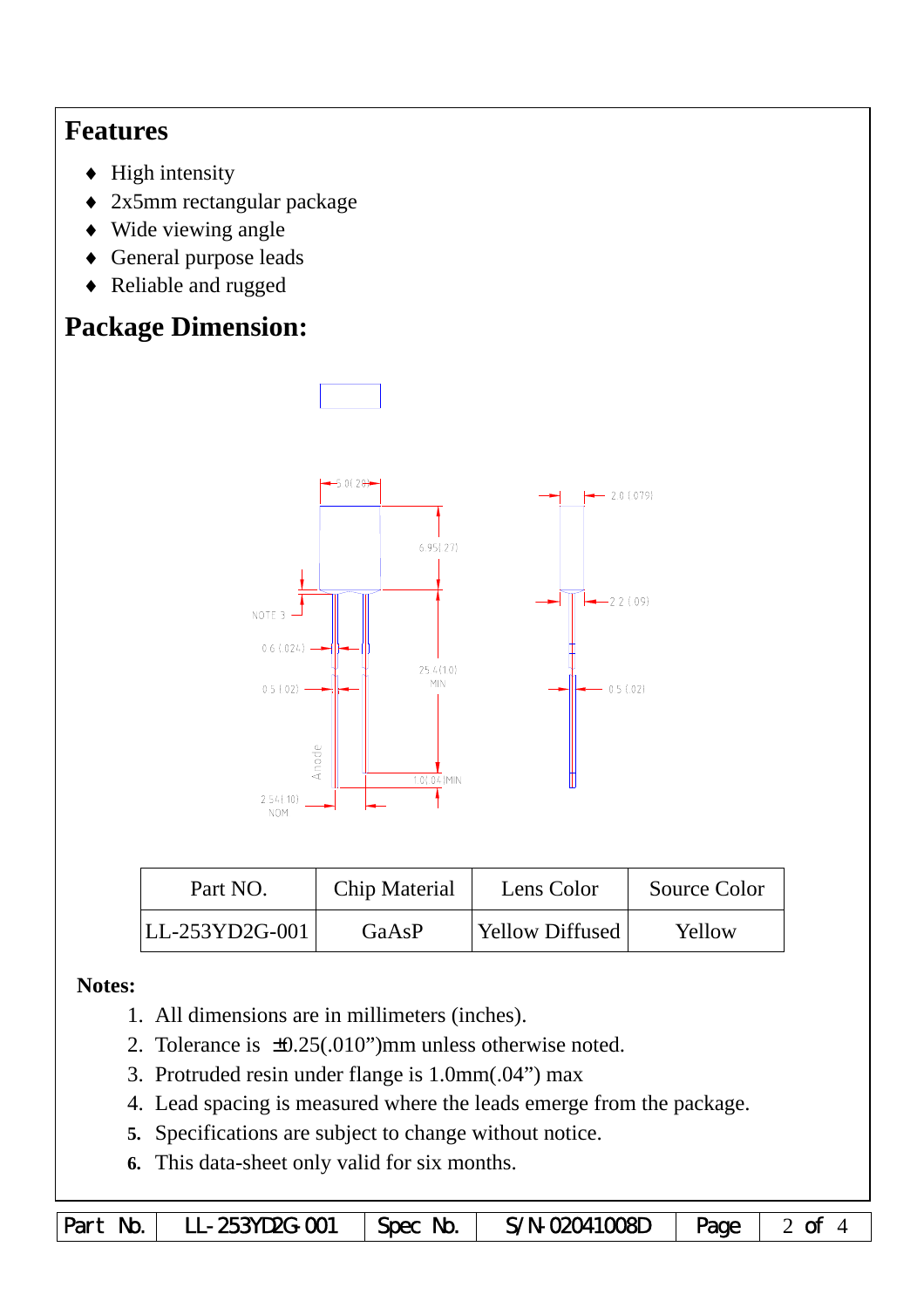| <b>Absolute Maximum Ratings at Ta=25</b> |  |
|------------------------------------------|--|
|                                          |  |

| Parameter                                                    | MAX.                  | Uni t      |
|--------------------------------------------------------------|-----------------------|------------|
| Pover Dissipation                                            | 100                   | mW         |
| Peak Forward Current<br>(1/10 Duty Cycle, 0.1ms Pulse Width) | 100                   | mA         |
| Continuous Forward Current                                   | 35                    | mA         |
| Derating Linear From 50                                      | Q.4                   | $m\lambda$ |
| Reverse Vol tage                                             | 5                     | V          |
| Operating Temperature Range                                  | to $+80$<br>- 40      |            |
| Storage Temperature Range                                    | $-40$ to $+80$        |            |
| Lead Sol dering Temperature<br>4nm(. 157") From Body         | for 5 Seconds<br>260. |            |

#### **Electrical Optical Characteristics at Ta=25**℃

| Parameter                | Symbol                | Mn. | Typ.           | Max. | Uni t | Test Condition       |
|--------------------------|-----------------------|-----|----------------|------|-------|----------------------|
| Luminous Intensity       | l v                   | 7   | 15             | 35   | mcd   | $I_F=20$ mA (Note 1) |
| Vi ewing Angl e          | $\overline{2}$<br>1/2 | 125 | 135            | 145  | Deg   | (Note 2)             |
| Peak Emission Wavelength | p                     | 583 | 588            | 593  | nm    | $I_F = 20$ mA        |
| Dominant Wavelength      | $\mathbf d$           | 584 | 589            | 596  | nm    | $I = 20mA$ (Note 3)  |
| Spectral Line Half-Width |                       | 30  | 35             | 40   | nm    | $I_F = 20$ mA        |
| Forward Voltage          | $V_F$                 | 1.6 | 2 <sub>1</sub> | 26   | V     | $I_F = 20$ mA        |
| Reverse Current          | $\mathsf{R}$          |     |                | 100  | μA    | $V_R = 5V$           |

#### Note:

- 1.Luminous intensity is measured with a light sensor and filter combination that approximates the CIE eye-response curve.
- $2 1/2$  is the off-axis angle at which the luminous intensity is half the axial luminous i ntensity.
- 3.The dominant wavelength ( d) is derived from the CIE chromaticity diagram and represents the single wavelength which defines the color of the device.

Part No. | LL-253YD2G-001 | Spec No. | S/N-02041008D | Page | 3 of 4